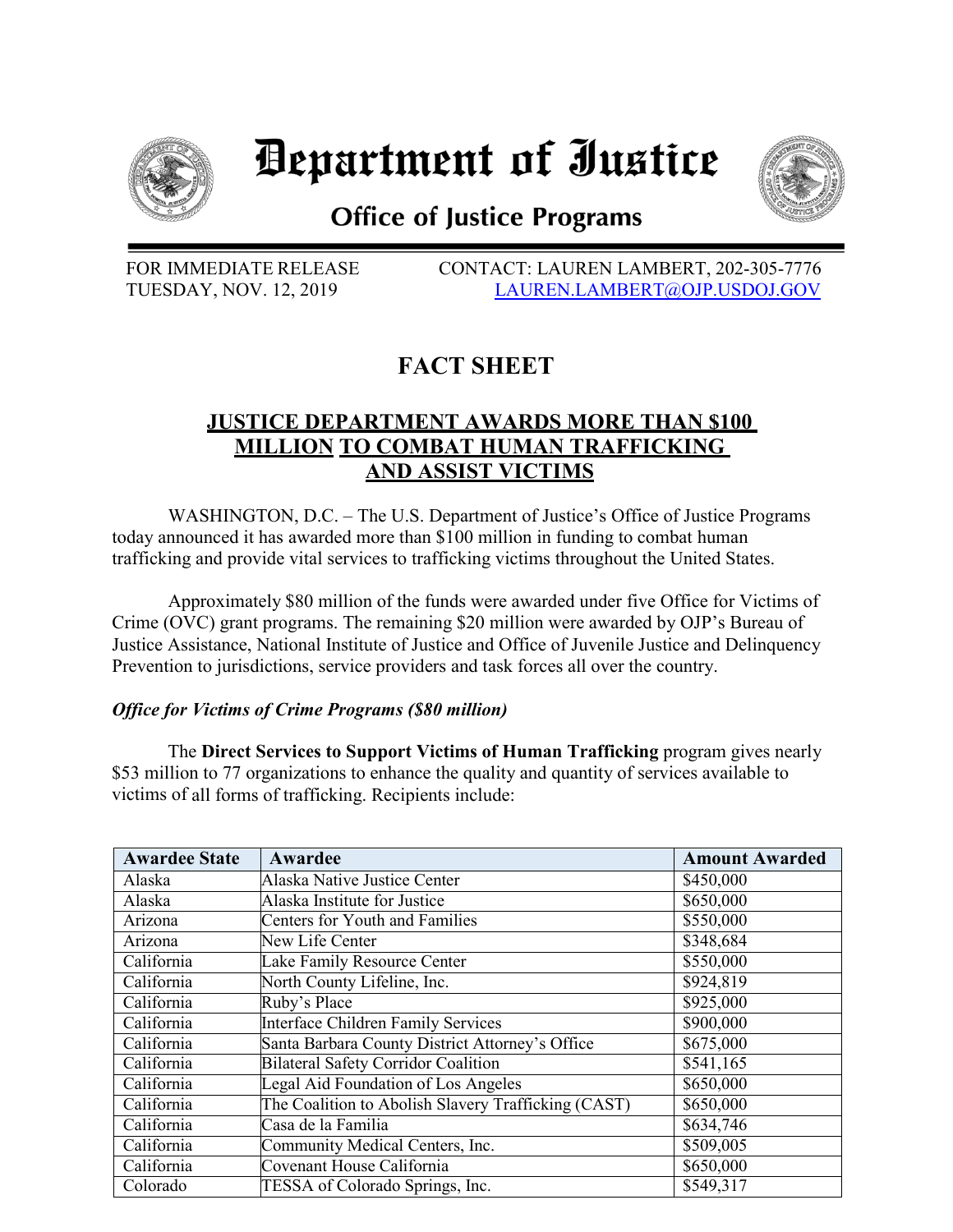| Colorado                  | Catholic Health Initiatives National Foundation          | \$650,000              |
|---------------------------|----------------------------------------------------------|------------------------|
| Connecticut               | Connecticut Institute for Refugees and Immigrants, Inc.  | \$886,999              |
| Connecticut               | Love 146, Inc.                                           | \$650,000              |
| District of               | Amara Legal Center                                       | \$649,974              |
| Columbia                  |                                                          |                        |
| District of               | Ayuda                                                    | \$650,000              |
| Columbia                  |                                                          |                        |
| Florida                   | <b>Broward County</b>                                    | \$550,000              |
| Florida                   | Catholic Charities, Diocese of Venice, Inc.              | \$925,000              |
| Florida                   | Palm Beach County Board of County Commissioners          | $\overline{$900,000}$  |
| Florida                   | Selah Freedom, Inc.                                      | \$756,203              |
| Florida                   | Miami-Dade County                                        | \$650,000              |
| Florida                   | University of Miami School of Medicine                   | \$649,999              |
| Georgia                   | Tapestri, Inc.                                           | \$925,000              |
| Georgia                   | <b>Criminal Justice Coordinating Council</b>             | \$900,000              |
| Georgia                   | Georgia Center of Child Advocacy                         | \$650,000              |
| Illinois                  | Lake County Crisis Center / DBA A Safe Place             | \$896,383              |
| Illinois                  | <b>Heartland Human Care Services</b>                     | \$650,000              |
| <b>Illinois</b>           | Legal Aid Chicago                                        | \$650,000              |
| Indiana                   | Ascent 121 Inc.                                          | \$645,399              |
| Kansas                    | The International Rescue Committee, Inc.                 | \$549,999              |
| Kentucky                  | Catholic Charities of Louisville, Inc.                   | \$919,476              |
| Massachusetts             | <b>YWCA of Western Massachusetts</b>                     | \$549,901              |
| Massachusetts             | Commonwealth of Massachusetts Dept. of the Attorney      | \$899,998              |
|                           | General                                                  |                        |
| Massachusetts             | Ascentria Community Services, Inc.                       | \$650,000              |
| Massachusetts             | RIA House, Inc.                                          | \$330,027              |
| Minnesota                 | YMCA of the Greater Twin Cities                          | \$922,870              |
|                           |                                                          |                        |
| Mississippi               | MS State Department of Health                            | \$900,000              |
| Nebraska                  | Women's Center for Advancement                           | \$925,000              |
| Nevada                    | Hookers for Jesus, Inc.                                  | \$530,190              |
| Nevada                    | The Rape Crisis Center DBA Community Action Against      | \$889,015              |
|                           | Rape                                                     |                        |
| Nevada                    | Awaken, Inc.                                             | \$650,000              |
| New Jersey                | Center For Family Services, Inc.                         | \$650,000              |
| New Jersey                | Legal Services of New Jersey                             | $\overline{$650,000}$  |
| New York                  | The Salvation Army                                       | \$319,175              |
| New York                  | My Sisters' Place, Inc.                                  | \$925,000              |
| New York                  | Under 21d/b/a Covenant House New York                    | \$924,990              |
| New York                  | The Salvation Army                                       | \$856,983              |
| New York                  | International Rescue Committee, Inc.                     | \$895,244              |
| New York                  | <b>Girls Educational and Mentoring Services</b>          | \$650,000              |
| New York                  | International Rescue Committee, Inc.                     | \$580,566              |
| New York                  | New York Asian Women's Center, Inc.                      | \$486,894              |
| New York                  | <b>Restore NYC</b>                                       | \$650,000              |
| North Carolina            | The Charlotte-Mecklenburg Hospital Authority             | \$549,936              |
| Ohio                      | <b>Cleveland Rape Crisis Center</b>                      | \$547,235              |
| Ohio                      | Legal Aid Society                                        | \$218,279              |
| Ohio                      | The Research Institute at Nationwide Children's Hospital | \$650,000              |
| Pennsylvania              | <b>YWCA Greater Harrisburg</b>                           | \$925,000              |
| Pennsylvania              | Friends of Farmworkers, Inc.                             | \$649,977              |
| South Carolina            | <b>Lincoln Tubman Foundation</b>                         | \$549,345              |
| South Dakota<br>Tennessee | Call to Freedom, Inc.<br>Rest Stop Ministries Inc.       | \$925,000<br>\$637,423 |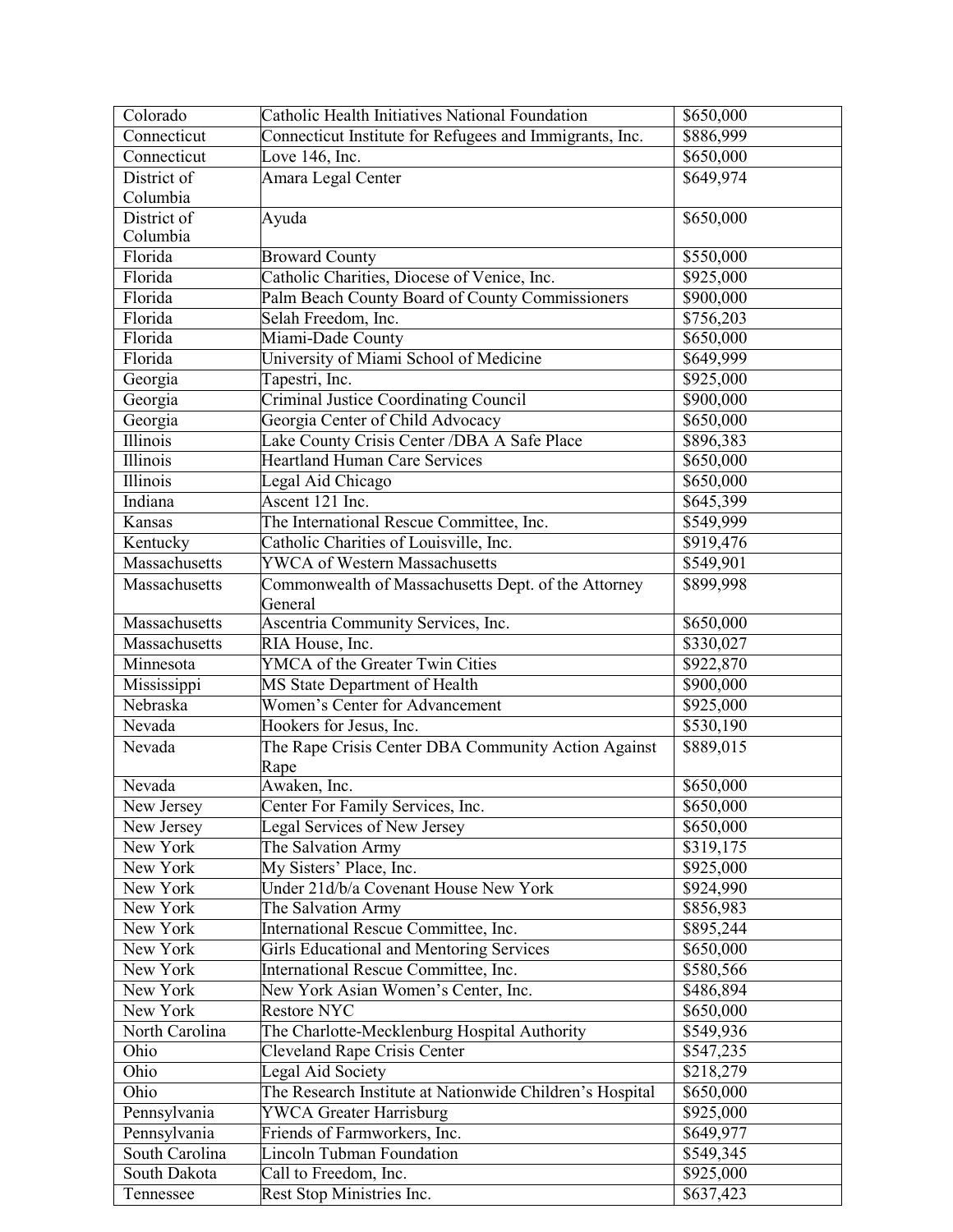| Texas      | The International Rescue Committee, Inc.       | \$550,000 |
|------------|------------------------------------------------|-----------|
| Texas      | Refugee Services of Texas, Inc.                | \$925,000 |
| Texas      | Advocacy Center for Crime Victims and Children | \$900,000 |
| Texas      | <b>YMCA</b> of Greater Houston                 | \$649,567 |
| Texas      | <b>Mosaic Family Services</b>                  | \$478,216 |
| Virginia   | Samaritan House, Inc.                          | \$839,055 |
| Virginia   | Safe Harbor                                    | \$497,958 |
| Washington | YouthCare                                      | \$571,307 |
| Washington | Real Escape from the Sex Trade                 | \$500,000 |
| Wisconsin  | ARC Community Services, Inc.                   | \$924,963 |
| Wisconsin  | United Migrant Opportunity Services/UMOS, Inc. | \$753,212 |

The **Integrated Services for Minor Victims of Human Trafficking** program awards over \$15 million total to 32 programs to provide minor victims of trafficking with high-quality services that are developmentally appropriate and tailored for their individual needs. Recipients include:

| <b>Awardee State</b>    | Awardee                                                | <b>Amount Awarded</b> |
|-------------------------|--------------------------------------------------------|-----------------------|
| Alaska                  | <b>Covenant House Alaska</b>                           | \$500,000             |
| California              | Covenant House California                              | \$333,354             |
| California              | San Diego Youth Services                               | \$500,000             |
| California              | Family Assistance Program                              | \$500,000             |
| California              | Volunteers of America of Los Angeles                   | \$500,000             |
| California              | Fresno Economic Opportunities Commission               | \$499,998             |
| California              | New Directors of Youth, Inc.                           | \$500,000             |
| Connecticut             | <b>Youth Continuum</b>                                 | \$493,224             |
| Florida                 | U.S. Institute Against Human Trafficking               | \$492,912             |
| Georgia                 | Wellspring Living, Inc.                                | \$499,998             |
| Georgia                 | Georgia Care Connection Office, Inc.                   | \$499,972             |
| <b>Illinois</b>         | <b>Heartland Human Care Services</b>                   | \$500,000             |
| Illinois                | Chicago Children's Advocacy Center                     | \$350,935             |
| Indiana                 | Indiana Youth Services Association                     | \$500,000             |
| Kansas                  | Wichita Children's Home                                | \$500,000             |
| Louisiana               | Empower 225                                            | \$497,546             |
| Maine                   | <b>Preble Street</b>                                   | \$500,000             |
| Massachusetts           | YMCA of Western Massachusetts                          | \$499,992             |
| Massachusetts           | The Center for Hope and Healing, Inc.                  | \$434,939             |
| Minnesota               | Regents of the University of Minnesota                 | \$500,000             |
| Minnesota               | The Link                                               | \$590,847             |
| New Jersey              | Center for Family Services, Inc.                       | \$500,000             |
| New York                | Sanctuary for Families, Inc.                           | \$500,000             |
| New York and            | The Salvation Army                                     | \$493,798             |
| Virginia                |                                                        |                       |
| North Dakota            | Mountain Plains Youth Services Inc.                    | \$500,000             |
| Oklahoma                | Youth Services of Tulsa, Inc.                          | \$447,694             |
| South Carolina          | Dee Norton Lowcountry Children's Center, Inc.          | \$499,105             |
| Texas                   | ChildSafe                                              | \$444,010             |
| Utah                    | Asian Association of Utah dba Refugee Immigrant Center | \$533,204             |
| Virginia                | Office of the Attorney General of Virginia             | \$354,621             |
| Washington, DC          | <b>FAIR Girls</b>                                      | \$490,749             |
| <b>Washington State</b> | Cacoon House                                           | \$500,000             |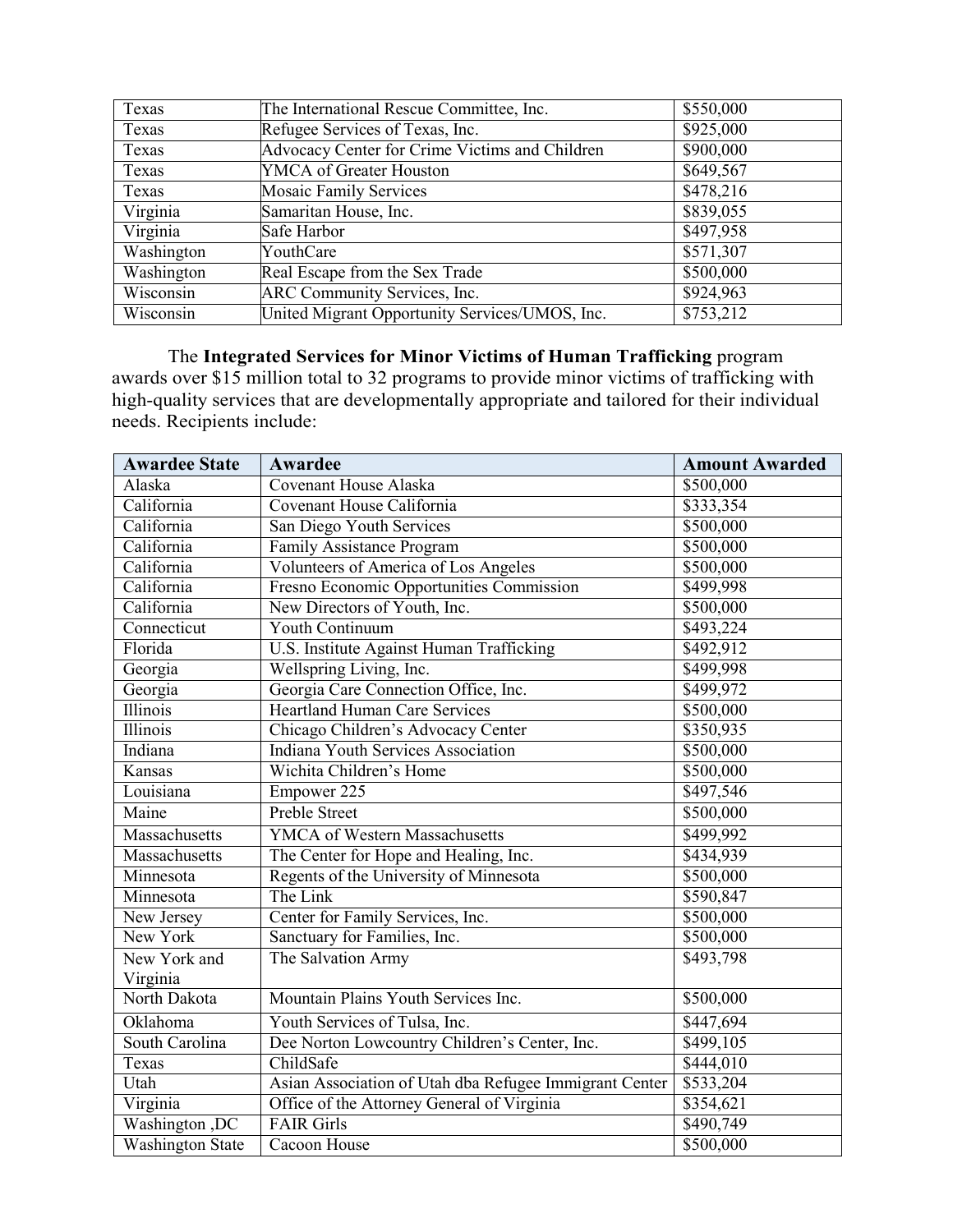The **Improving Outcomes for Child and Youth Victims of Human Trafficking** program gives over \$6 million total to four organizations to integrate human trafficking policy and programming at the state level and to enhance coordinated, multidisciplinary and statewide approaches to serving trafficked youth. Recipients include:

| <b>Awardee State</b> | Awardee                                      | <b>Amount Awarded</b> |
|----------------------|----------------------------------------------|-----------------------|
| Maryland             | University of Maryland, Baltimore            | \$1,178,492           |
| Massachusetts        | Executive Office of Public Safety & Security | \$1,499,976           |
| Minnesota            | Minnesota Department of Health               | \$1,499,999           |
| North Carolina       | Research Triangle Institute                  | \$500,000             |
| Oregon               | Oregon Department of Justice                 | \$1,500,000           |

#### The **Field-Generated Innovations in Assistance to Victims of Human Trafficking**

program awards \$4.4 million total to five programs to fill gaps and improve the victim services field's response to human trafficking. Recipients include:

| <b>Awardee State</b> | Awardee                                        | <b>Amount Awarded</b> |
|----------------------|------------------------------------------------|-----------------------|
| California           | Dignity Health Foundation                      | \$899,311             |
| California           | Ruby's Place                                   | \$900,000             |
| Massachusetts        | Beth Israel Deaconess Medical Center, Inc.     | \$880,049             |
| New York             | Fund for the City of New York/Center for Court | \$900,000             |
|                      | Innovation                                     |                       |
| Virginia             | Survivor Ventures, Inc.                        | \$900,000             |

The **Specialized Human Trafficking Training and Technical Assistance and Resource Development** program awards \$1 million to provide efficient and streamlined technical assistance and training to improve services offered to labor trafficking victims nationwide.

| <b>Awardee State</b> | Awardee                              | <b>Amount Awarded</b> |
|----------------------|--------------------------------------|-----------------------|
| New York             | International Rescue Committee, Inc. | \$1,000,000           |

#### *Office of Juvenile Justice and Delinquency Prevention Programs (\$4 million)*

The **Specialized Services and Mentoring for Child and Youth Victims of Sex Trafficking and Sexual Exploitation and the Preventing Sex Trafficking of Girls and Involvement in the Juvenile Justice System** grant programs provide more than \$4 million to nine organizations to support child and youth victims of sexual exploitation and domestic sex trafficking and girls involved in the juvenile justice system. Recipients include:

| <b>Awardee State</b> | Awardee                                               | <b>Amount Awarded</b> |
|----------------------|-------------------------------------------------------|-----------------------|
| Alaska               | Covenant House Alaska                                 | \$450,000             |
| California           | Catholic Charities of the Diocese of Oakland          | \$450,000             |
| California           | Community Solution for Children, Families and         | \$446,684             |
|                      | Individuals                                           |                       |
| Florida              | Devereux Advanced Behavioral Healthcare               | \$450,000             |
| Massachusetts        | Robert F. Kennedy Children's Action Corps, Inc.       | \$450,000             |
| Minnesota            | Young Men's Christian Association of the Greater Twin | \$446,685             |
|                      | Cities                                                |                       |
| New York             | EAC, Inc.                                             | \$450,000             |
| New York             | Fund for the City of New York                         | \$446,684             |
| Texas                | Big Brothers Big Sisters of El Paso                   | \$441,401             |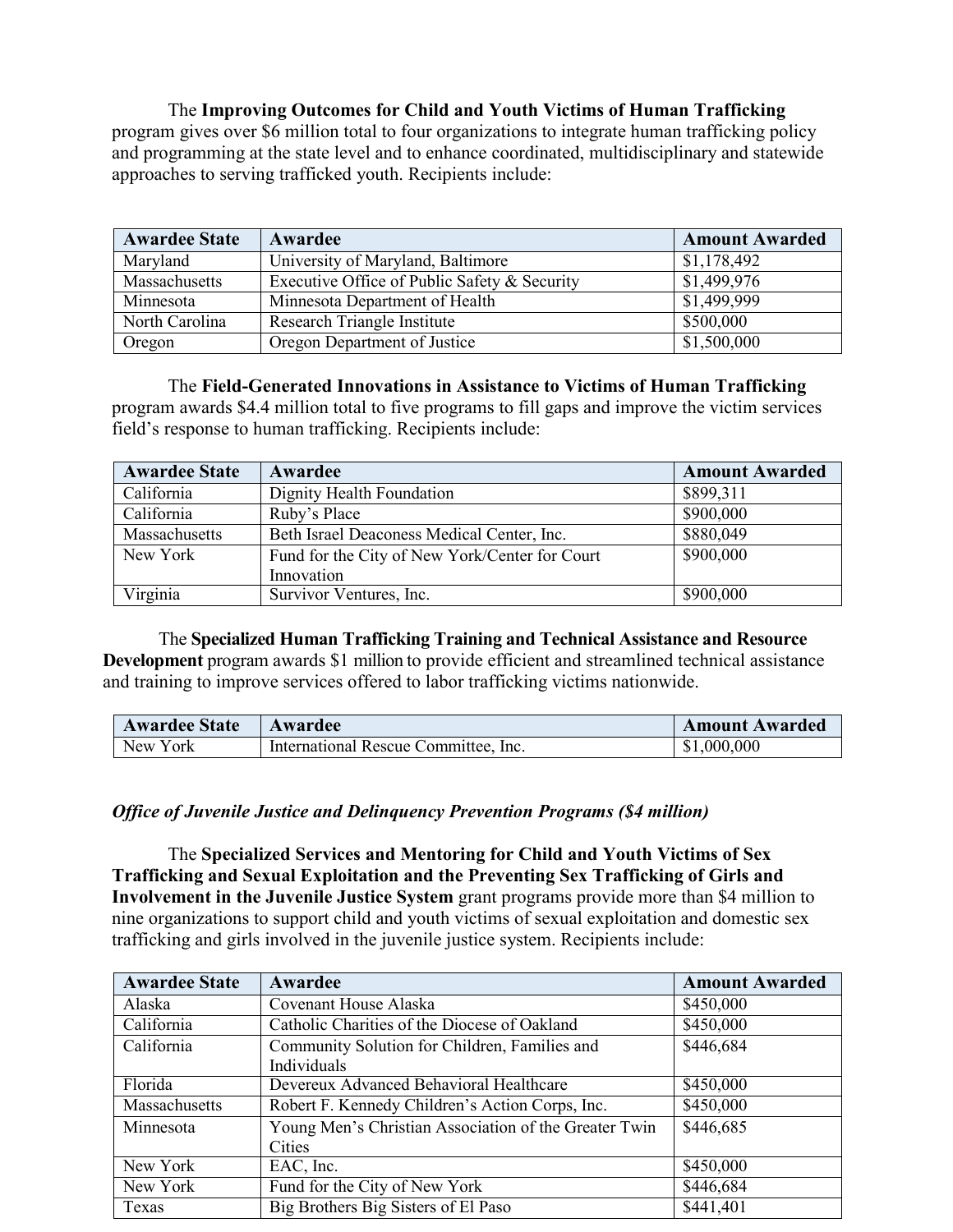*OJJDP also awarded* \$3.5 million *to the National Center for Missing & Exploited Children under an interagency agreement with OJP's Office for Victims of Crime. This agreement funds a 36-month project by the Center to assist with the review of CyberTipline reports related to child sex trafficking, respond to report information regarding the location* of missing children at high risk of or involved in trafficking, and provide training and technical assistance to individuals and law enforcement agencies in the prevention, investigation, prosecution and treatment of cases involving child sex trafficking victims. These funds will also ensure the highest level of informed response and care to reduce the potential for revictimization is provided to survivors, as well as provide needed resources to assist families, child welfare agencies, first responders, prosecutors, private industry and victim specialists to identify and recover child sex victims.

#### *Bureau of Justice Assistance (\$11 million)*

OJP's Bureau of Justice Assistance awarded 13 grants totaling nearly \$11 million under the **Enhanced Collaborative Model to Combat Human Trafficking: Supporting Law Enforcement's Role.** This initiative helps law enforcement organizations build capacity and operational effectiveness as core members of collaborative, multidisciplinary human trafficking task forces. Recipients include:

| <b>Awardee State</b> | Awardee                                       | <b>Amount Awarded</b> |
|----------------------|-----------------------------------------------|-----------------------|
| California           | County of Ventura                             | \$800,000             |
| California           | County of Tulare                              | \$899,737             |
| California           | Santa Barbara Sheriff's Office                | $\overline{$900,000}$ |
| Florida              | City of St. Petersburg                        | \$741,556             |
| Florida              | Palm Beach County Sheriff's Department        | \$900,000             |
| Georgia              | Georgia Criminal Justice Coordinating Council | \$800,000             |
| Massachusetts        | Massachusetts Dept. of the Attorney General   | \$799,744             |
| Mississippi          | Mississippi Department of Public Safety       | \$800,000             |
| Nevada               | Las Vegas Metropolitan                        | \$897,155             |
| New Hampshire        | New Hampshire Department of Justice           | \$780,038             |
| Phoenix              | Phoenix Police Department                     | \$900,000             |
| Tennessee            | Tennessee Bureau of Investigation             | \$800,000             |
| Texas                | City of Houston                               | \$900,000             |

#### *National Institute of Justice (\$2 million)*

The National Institute of Justice awarded over \$2 million to five research organizations under the **Research and Evaluation on Trafficking in Persons Program**, which funds research and evaluation projects that help federal, state, local and tribal criminal justice agencies and victim service providers respond to the challenges posed by human trafficking in their jurisdictions. Recipients include:

| <b>Awardee State</b> | Awardee                                     | <b>Amount Awarded</b> |
|----------------------|---------------------------------------------|-----------------------|
| Illinois             | National Opinion Research Center            | \$294,221             |
| Massachusetts        | University of Massachusetts Lowell          | \$499,483             |
| Massachusetts        | Northeastern University                     | \$664,690             |
| Massachusetts        | University of Massachusetts Lowell          | \$499,796             |
| North Carolina       | University of North Carolina at Chapel Hill | \$390,522             |